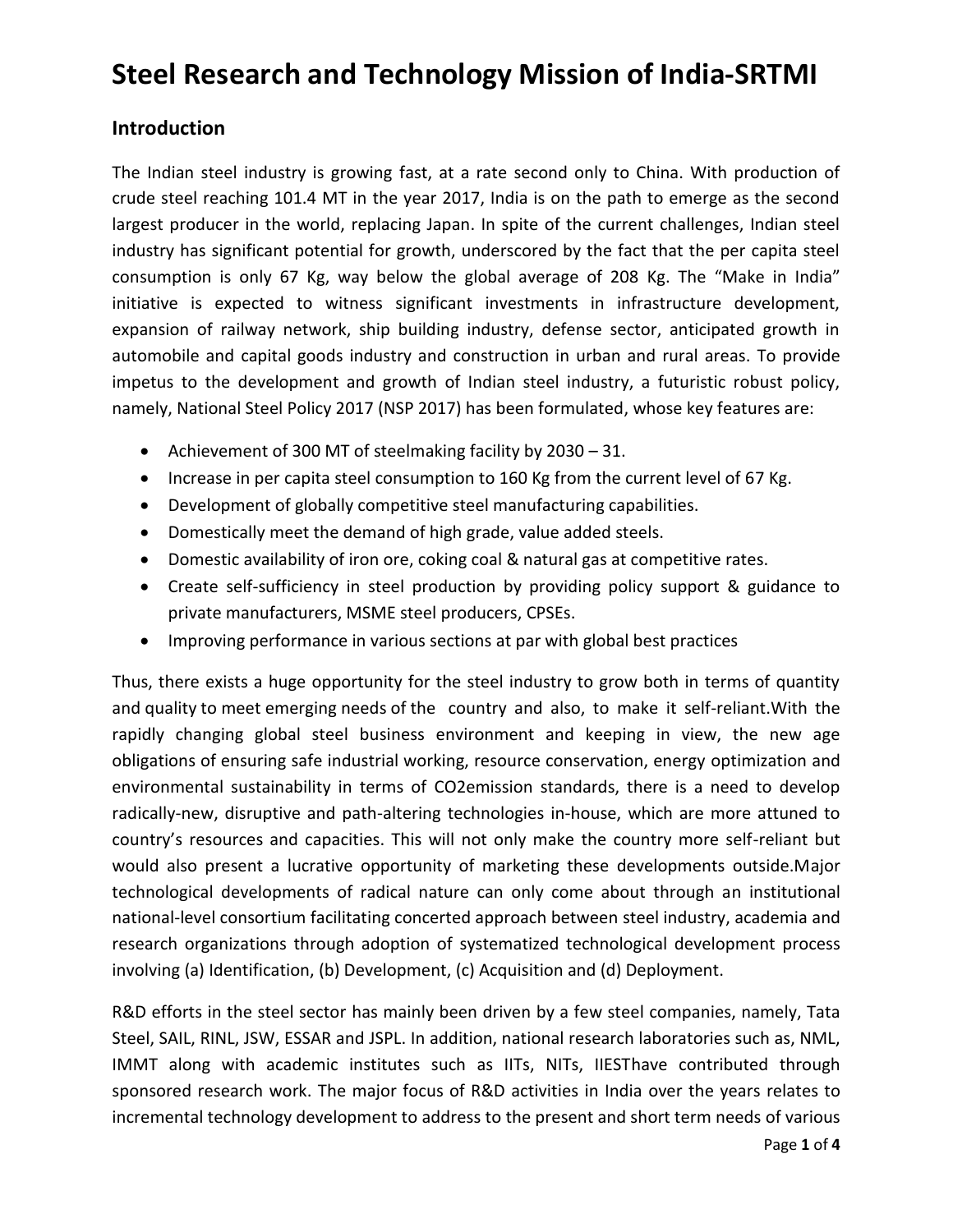production units. Although, in the last few years there has been some synergy among the industry, R&D laboratories and academia through cooperative working and collaborative research programs, there has not been any national level platform towards spearheading R&D programs of national importance and augmenting manufacturing capability of equipment's and systems indigenously.

Taking in to cognizance the current technological scenario of Indian steel industry and the future growth potential, a national level platform has been created under the aegis of Ministry of Steel, GOI with active participation of leading major steel industries. The platform, "Steel Research & Technology Mission of India"(SRTMI) will facilitate R&D programs of national importance, create state of art facilities to conduct cutting edge research, develop expertise and skill development, manage human resources and bolster a tripartite synergy among industry, national R&D laboratories and academic institutes.SRTMI will work in close coordination with MoS and will provide necessary inputs to fulfill the objective of NSP – 2017.

### **Vision**

SRTMI vison is "To develop an industry – institution interface for making iron & steel industry globally competitive by utilizing expertise available in various academic and research institutes of national repute as well as by collaborating with international organizations in the field to meet NSP-2017 objective through cost effective, environment friendly, state of art technologies for optimum utilization of natural resources and strengthening design and equipment manufacturing capability in the country".

# **Objective**

- Spearhead R&D programs of national importance in iron & steel.
- Facilitate development of innovative, cutting edge technologies indigenously.
- Augment expertise and skill level through human resource interventions.
- Establish world class manufacturing capabilities through joint collaborative programs.
- Develop world class steel products for high end applications thereby minimizing imports.
- Enhance dissemination and interaction among the industry academia R&D organizations – MoS,GoI through development of strong IEC program.
- Pursue and manage collaborations and synergy amongst industry, national R&D laboratories and academic institutes as per national objectives and aspirations.
- Meet the National Steel Policy(NSP-2017) goals through strategic R&D interventions.
- Enhance R&D investments to 1% of turnover in a phased manner.

# **Scope of Work**

• Identify areas of national importance for primary and secondary sectors.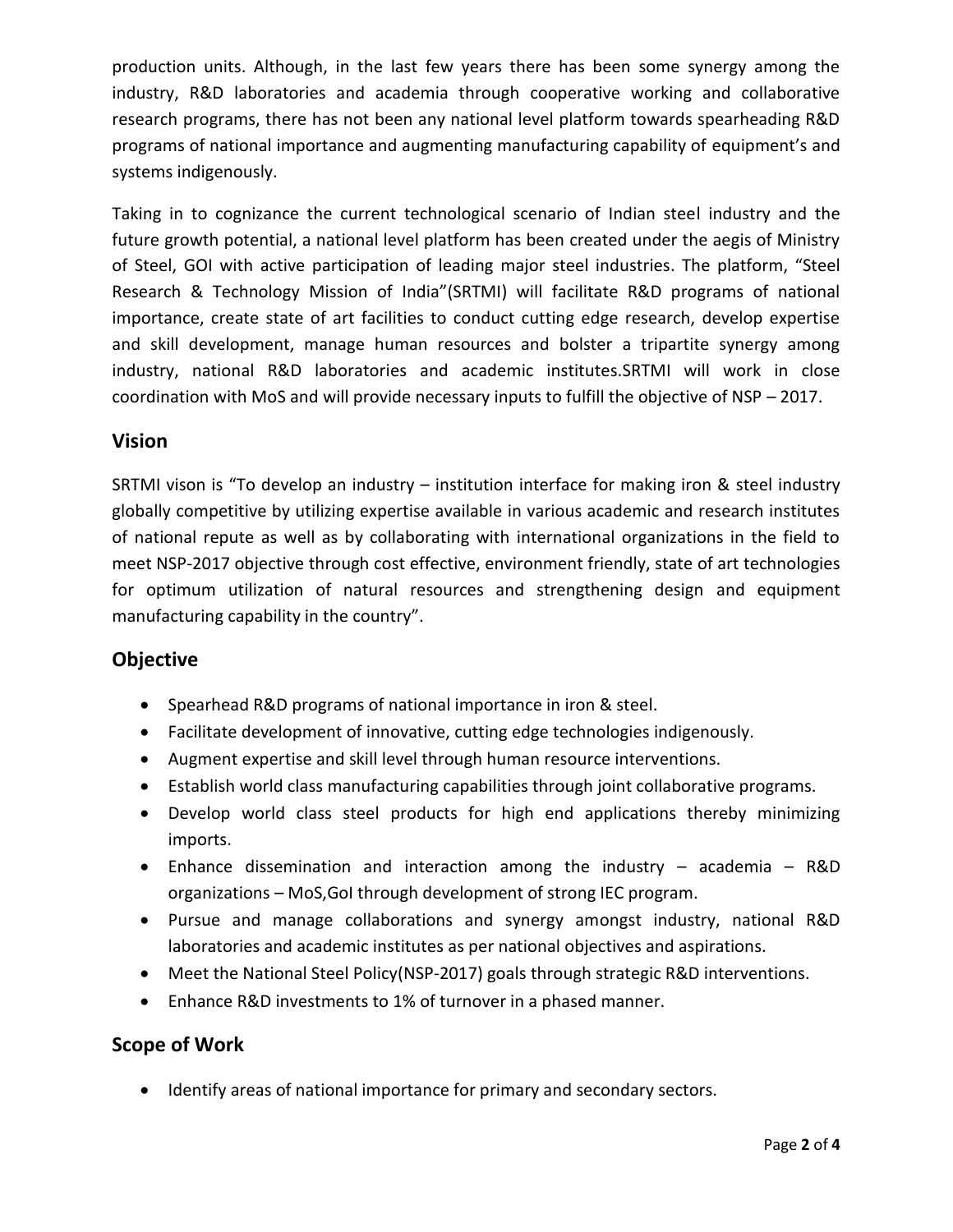- Evolve R&D programs of national importance, as per guidelines of SRTMI along with industry – academia participation.
- Develop indigenous capabilities for manufacture of steel plant equipment & systems.
- Facilitate establishment of international benchmark and best practices for primary and secondary sectors.
- Introduce new technologies for cost effective production of quality steels in the secondary sector.
- Introduce a mechanism for greater synergy and cooperation between the industry and academia.
- Augment skill and human resource development to facilitate in-house expertise to handle R&D programs of national importance and manufacturing capability.
- Coordinate ongoing Government funded R&D initiatives such as Steel Development Fund (SDF), Govt. Budgetary Support (GBS), and Centre of Excellence (COE) projects and ensure their successful completion and commercial exploitation.
- Provide necessary support and augment facilities of existing R&D establishments such as NISST, BPISTD and INSDAG etc.
- Create/ tie-up with institute to promote diploma programs specifically for the steel industry for human resource development.
- Mapping of expertise and diagnostic facilities available in the country to conduct programs of national relevance.

## **Roadmap for SRTMI**

To make the steel industry sustainable and globally competitive, SRTMI shall actively support the following programs of national importance.

#### **A. Mission – 300**

- Provide necessary R&D thrust to achieve the goals and targets of NSP-2017.
- $\triangleright$  Improve performance indices as per international benchmarks
	- $\cdot$  300 kg/ Thm of coke consumption against present value of 400 600 kg/ Thm
	- ◆ 300,000 T (max) of waste generation per million ton of steel produced. Identify enduse of the waste and achieve 100% utilization.
	- Blast furnace productivity of 3T/ Cu.m/ day
	- Achieve minimum 30% reduction in energy from 6.7 to 5 G cal/ tcs to meet COP-21 commitment of 30-35% reduction in  $CO<sub>2</sub>$ .
	- $\div$  Specific water consumption of 3 Cu.m/ tcs max
	- Use of pellets in BF up-to 25%

#### **B. Strengthening "Make in India" through import substitution**